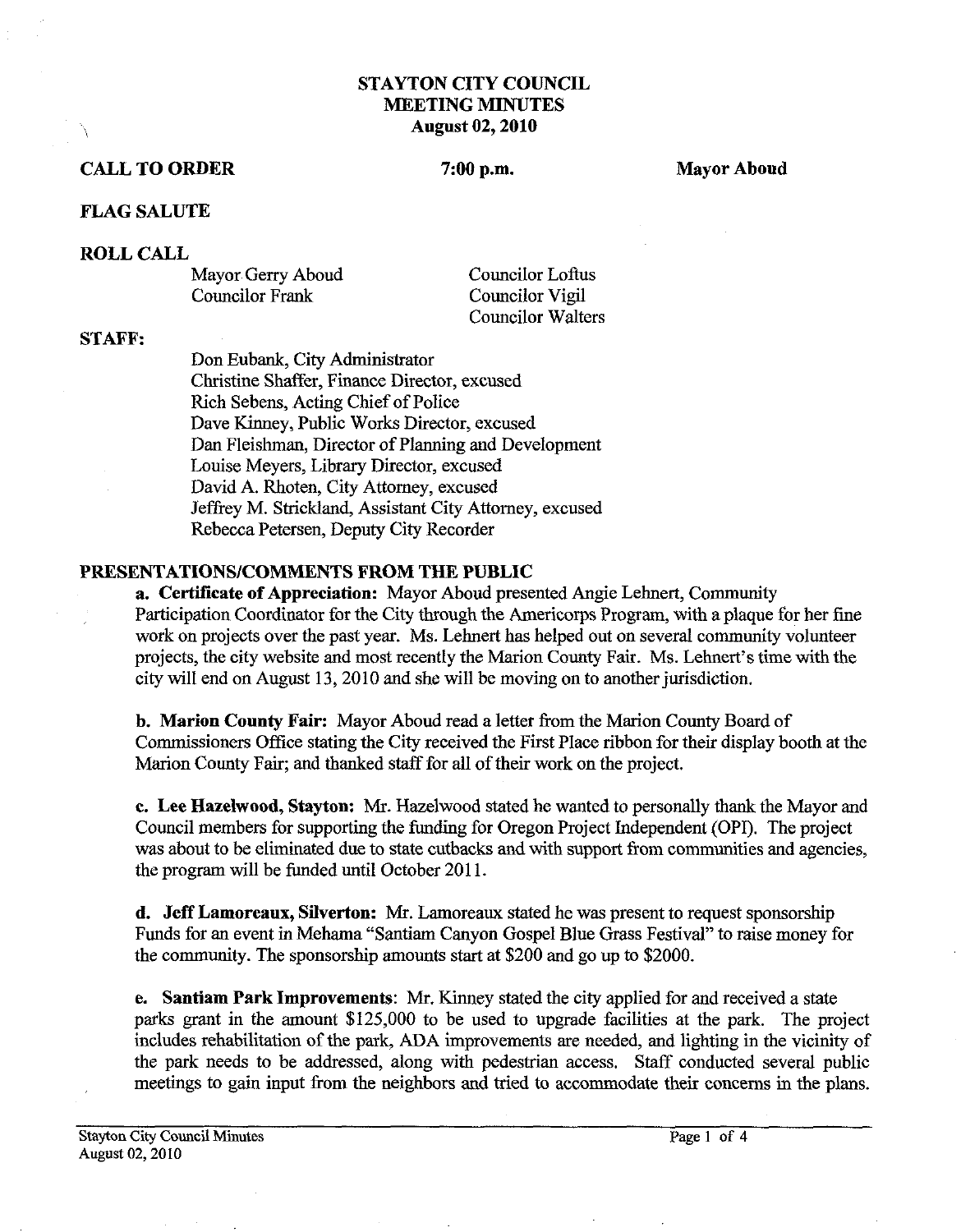The priorities are to create an open air picnic shelter, install a new playground surface, add a restroom in the play area, extend a fence along the water way and add additional benches and trash cans. Slayden Construction donated **\$25,000** of in-kid services, some of the parks **SDC** funds will be used, Oregon Community Foundation and the Frank Foundation donated funds, in kind funds from the Stayton Moose Lodge were received and city Public Works staff will provide in kind services. The total amount would be **\$235,000.** 

#### **ANNOUNCEMENTS**

**a. Additions to the Agenda:** None.

#### **CONSENT AGENDA**

## **a City Council Meeting Minutes of July 19,2010**

**Motion:** From Councilor Vigil, seconded by Councilor Loftus, to move to approve the consent agenda. **Motion passed: 4:O.** 

# **PUBLIC HEARINGS** - **None**

#### **UNFINISHED BUSINESS**

#### **Ordinance No. 924 Land Use** & **Dev. Code re: Signs**

**a. Staff Report: Mr.** Fleishman reviewed the staff report in the agenda packets.

Larrv Gower, Stayton. Mr. Gower asked if non-conforming signs need to be removed if the code is changed. Mr. Fleishman stated the Planning Commission is recommending that the paragraph requiring removal of the non-conforming signs be removed.

**b. Council Deliberation:** Councilor Loftus stated currently there are no incentives to provide the business owner to correct the situation, the current code has created the current crises. Some of the amendments fix the problems but the new ordinance would create new problems. He suggested considering amnesty to give an owner one year before requiring the removal of nonconforming signs. Mr. Fleishman reminded the Council that the ordinance before them would repeal the requirement to remove legally existing nonconforming signs, therefore no incentive would be necessary and no amnesty or notice would be needed. Councilor Frank stated the Council needs to revisit the regulations that were put into place in **2007,** and asked when vacant sign posts need to be removed. Mr. Fleishman stated that the Code currently requires that sign structures need to come down one year after the sign is removed. Councilor Frank stated the owners should be notified so they would have an opportunity to put another sign up or remove the pole. Councilor Vigil stated as long as the signs are being maintained they should be able to stay.

The meeting was recessed at **8:00** pm, and reconvened at **8:05** pm.

Mayor Aboud suggested Council members put their comments/concerns in writing and forward them to Mr. Fleishman to compile.

**Motion:** From Councilor Loftus, seconded by Councilor, to schedule a work session and invite Planning Commission members to attend. **Motion passed:** 4:O.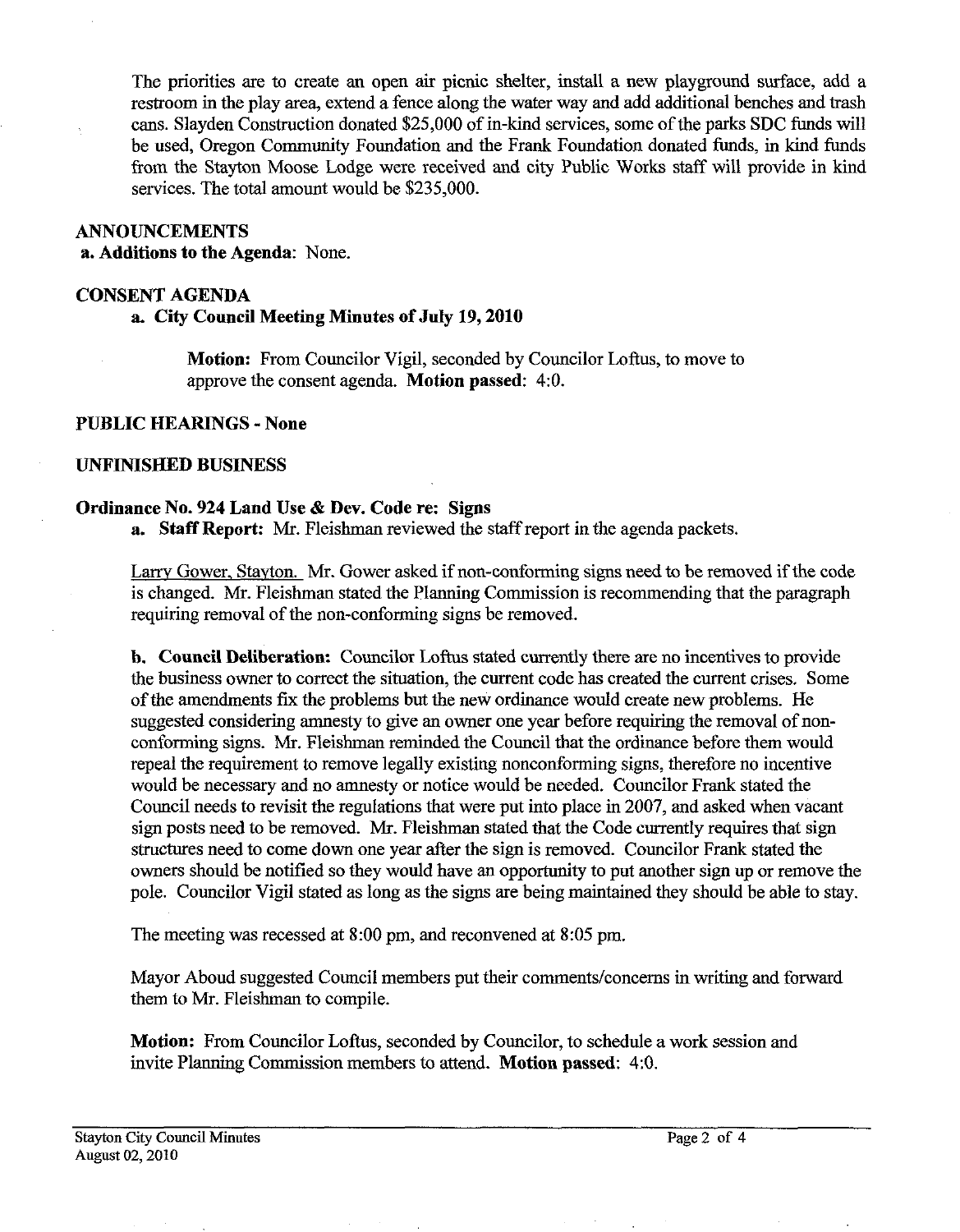#### **NEW BUSINESS**

#### **Transportation Maintenance Fee**

**a. Staff Report: Mr.** Kinney reviewed the staff report in the agenda packet.

**b. Council Deliberation:** Councilor Vigil stated a Street Maintenance Fee would just be another fee that won't go away. Water and sewer fees have recently gone up and will continue to do so. Another fee should not be added. Councilor Loftus stated the citizen survey that was conducted indicated that citizens want street repairs to be done, go back to citizens and ask them street by street if they want their street improved, if they do it's a pretty good indication that they would be willing to pay for a bond to see that the improvements get done. Councilor Frank stated a \$2.00 fee could be added to the water/sewer bill, Councilors Loftus  $\&$  Vigil were not in support of a new fee and Councilor Walters stated he wasn't sure what would work whether it would be a local option tax or a street maintenance fee. Mayor Aboud suggested a three year local option tax and to inform the citizens of where the money would be spent, then citizens would be more apt to approve it. Local options show the tax payers you are a good steward of their money, he said.

Mr. Eubank stated something needs to be done right away as the streets are in need of repairs.

### **c. Council Decision**

**Motion:** From Councilor Frank, seconded by Councilor Walters, to proceed with a Transportation Maintenance Fee policy recommendations as proposed.

**Discussion:** Councilor Loftus asked when the city is going to stop nicking people, houses and businesses are for sale, water and sewer rates have recently been raised and people cannot afford another fee. Mr. Kinney stated staff will put together a proposed ordinance in order to see the actual numbers, and bring it back before the Council.

**Motion passed:** 2:2 (Frank & Walters, aye) (Loftus & Vigil, nay) Mayor Aboud broke the tie vote and voted yes.

## **STAFF/COMMISSION REPORTS**

## **Community Participation Coordinator** - **Angie Lehnert**

**a. Facebook Page for City of Stayton:** Ms. Lehnert stated a Facebook Page would be another outlet to distribute city announcements to citizens and interested parties. Staff would develop policies for what can be posted in the site. Pictures of parks, schedules of meetings and deadlines, election info etc., it is just another way to get information out to those that don't use the website. Consensus of Council was to move forward with the idea.

**Motion:** From Councilor Loftus, seconded by Councilor Frank, to allow Ms. Lehnert time to set up the Facebook Page for the City of Stayton, and to limit the maintenance hours by staff to 1.5 hours per week. **Motion passed: 4:O.** 

**b. 2010 Community Advocate Awards:** Ms. Lehnert stated August 3<sup>rd</sup> is National Night Out and the 2010 Community Advocate Awards will be presented to local citizens by Councilor Vigil. National Night Out is a time for neighbors to come together and discuss issues with

**Stayton City** Council **Minutes Page 3** of **4 August 02,2010**